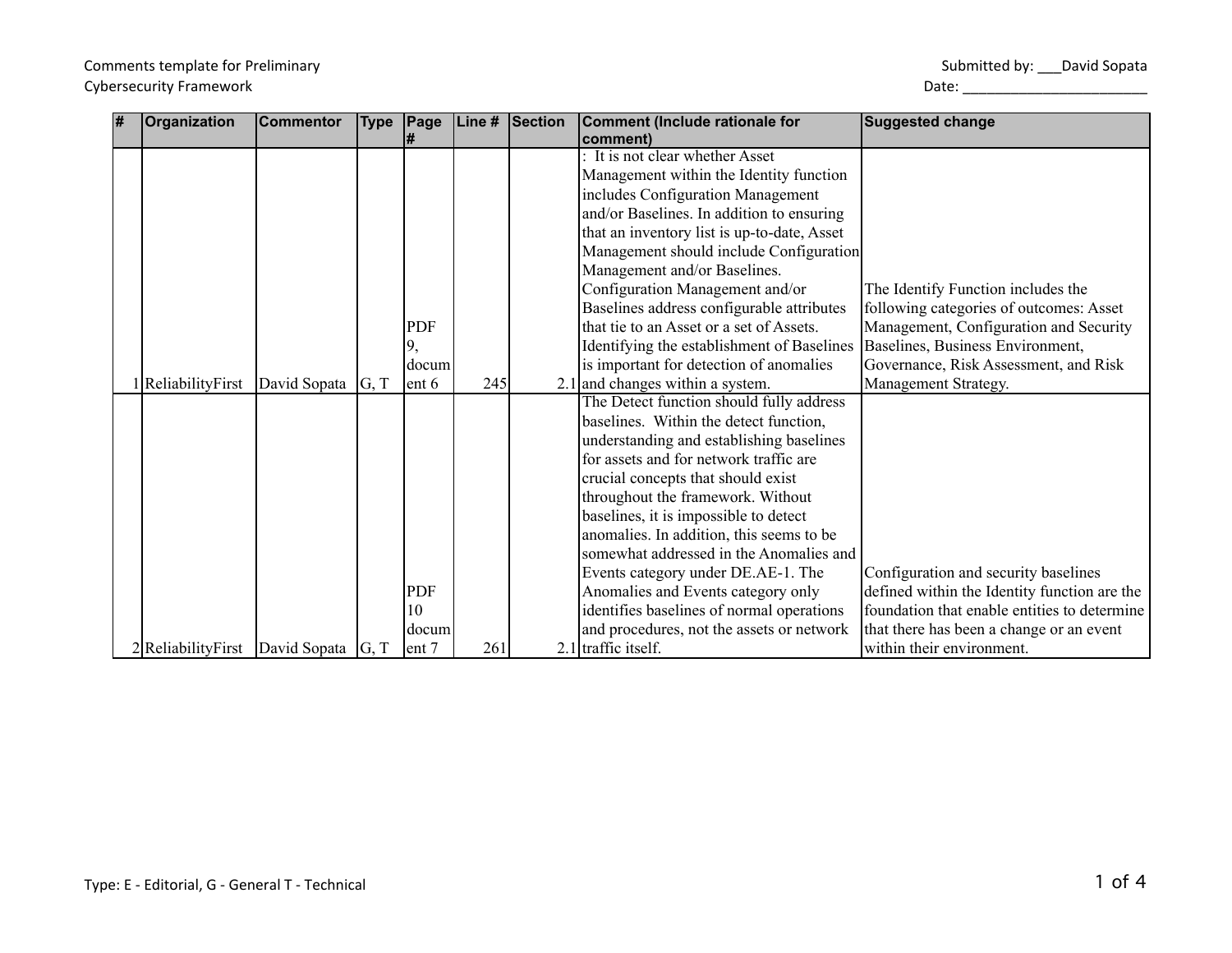## Comments template for Preliminary Cybersecurity Framework and the control of the control of the control of the control of the control of the control of the control of the control of the control of the control of the control of the control of the control of

|  |                                    |                |            |     | It seems that creating a Target Profile can   |  |
|--|------------------------------------|----------------|------------|-----|-----------------------------------------------|--|
|  |                                    |                |            |     | pose difficulties when a critical             |  |
|  |                                    |                |            |     | infrastructure operator/owner is starting     |  |
|  |                                    |                |            |     | from the beginning and has no real frame      |  |
|  |                                    |                |            |     | of reference. Perhaps tiers based on the      |  |
|  |                                    |                |            |     | entities' inherent risk based on size and/or  |  |
|  |                                    |                |            |     | potential impact to the rest of their         |  |
|  |                                    |                |            |     | environment and to the rest of the US         |  |
|  |                                    |                |            |     | would be helpful in assisting new             |  |
|  |                                    |                |            |     | participants in target profiles. Is there any |  |
|  |                                    |                |            |     | future concept of critical infrastructure     |  |
|  |                                    |                |            |     | operator/owner anonymously reporting          |  |
|  |                                    |                |            |     | their internal current/target profiles as a   |  |
|  |                                    |                |            |     | national dashboard by critical                |  |
|  |                                    |                |            |     | infrastructure type? Without some type of     |  |
|  |                                    |                |            |     | accountability, management may disregard      |  |
|  |                                    |                | <b>PDF</b> |     | internal findings and opt for an              |  |
|  |                                    |                | 10         |     | inappropriately low Target Profile. Will      |  |
|  |                                    |                | docum      |     | this be tied to the Cybersecurity             |  |
|  | 3ReliabilityFirst                  | David Sopata G | ent 7      | 292 | 2.2 Awareness Act of 2013?                    |  |
|  |                                    |                |            |     | It seems that someone at the senior           |  |
|  |                                    |                |            |     | executive level can easily communicate        |  |
|  |                                    |                |            |     | mission priorities and available resources.   |  |
|  |                                    |                |            |     | However, it may be difficult for them to      |  |
|  |                                    |                |            |     | communicate overall risk tolerance to the     |  |
|  |                                    |                |            |     | business/process level. As related to the     |  |
|  |                                    |                |            |     | 3rd set of comments, past experience          |  |
|  |                                    |                |            |     | indicates that many senior executives may     |  |
|  |                                    |                |            |     | not be aware of high-level risk that can      |  |
|  |                                    |                |            |     | happen at the business/process level to       |  |
|  |                                    |                | <b>PDF</b> |     | communicate an overall risk tolerance. Is     |  |
|  |                                    |                | 11         |     | this meant to be a way for management to      |  |
|  |                                    |                | docum      |     | "put a stake in the ground" and then revisit  |  |
|  | 4 Reliability First David Sopata G |                | ent 8      | 310 | 2.3 it over time with Operations?             |  |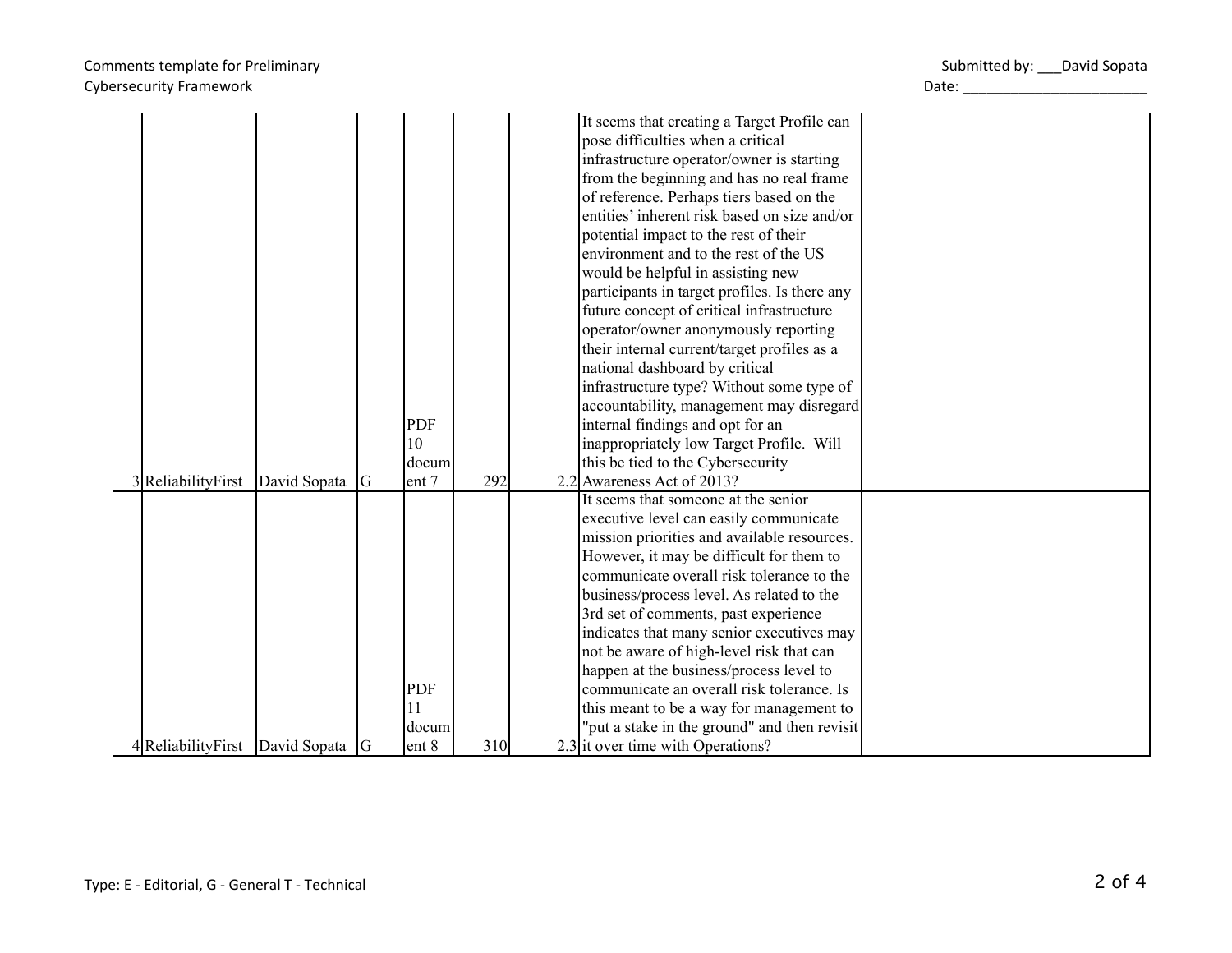## Comments template for Preliminary Cybersecurity Framework **Date:** 2004 Cybersecurity Framework **Date:** 2004 Outching Date:

|                                            |              |     |            |     | Within the steps of creating a new           |                                               |
|--------------------------------------------|--------------|-----|------------|-----|----------------------------------------------|-----------------------------------------------|
|                                            |              |     |            |     | cybersecurity program, please refer back     |                                               |
|                                            |              |     |            |     | to the first comment regarding the           |                                               |
|                                            |              |     |            |     | importance of assessing and establishing     |                                               |
|                                            |              |     |            |     | configuration baselines for assets. I        | Step 1: Identify. The organization identifies |
|                                            |              |     | <b>PDF</b> |     | believe that configuration baselines are an  | its mission objectives, configuration         |
|                                            |              |     | 14         |     | integral component of asset management.      | baselines of related systems and assets,      |
|                                            |              |     | docum      |     | It should be identified whether              | regulatory requirements and overall risk      |
| $5$ ReliabilityFirst                       | David Sopata | G,T | ent 11     | 412 | 3.2 configuration baselines exist or not.    | approach.                                     |
|                                            |              |     |            |     |                                              |                                               |
|                                            |              |     |            |     | The bullet "An organization may utilize a    |                                               |
|                                            |              |     |            |     | Target Profile to express requirements to    |                                               |
|                                            |              |     |            |     | an external service provider (e.g., a cloud  |                                               |
|                                            |              |     |            |     | provider) to which it is exporting data."    |                                               |
|                                            |              |     |            |     | seems to further burden the service          |                                               |
|                                            |              |     |            |     | providers with another security framework    |                                               |
|                                            |              |     |            |     | on top of the many                           |                                               |
|                                            |              |     |            |     | frameworks/regulations that they have to     |                                               |
|                                            |              |     |            |     | comply with such as: FISMA, HIPAA,           |                                               |
|                                            |              |     |            |     | FedRAMP, FERPA, etc. The framework           |                                               |
|                                            |              |     |            |     | has provided some cross-reference within     |                                               |
|                                            |              |     |            |     | this model, but it may be helpful to         |                                               |
|                                            |              |     |            |     | provide additional guidance on managing      |                                               |
|                                            |              |     |            |     | service providers and using the              |                                               |
|                                            |              |     |            |     | Compendium to help service providers         |                                               |
|                                            |              |     | PDF        |     | effectively communicate their security       |                                               |
|                                            |              |     | 15         |     | posture to their customers who require       |                                               |
|                                            |              |     | docum      |     | them to adhere to these broad and            |                                               |
| 6 Reliability First   David Sopata $ G,T $ |              |     | ent 12     | 441 | 3.2 numerous regulation/security frameworks. |                                               |